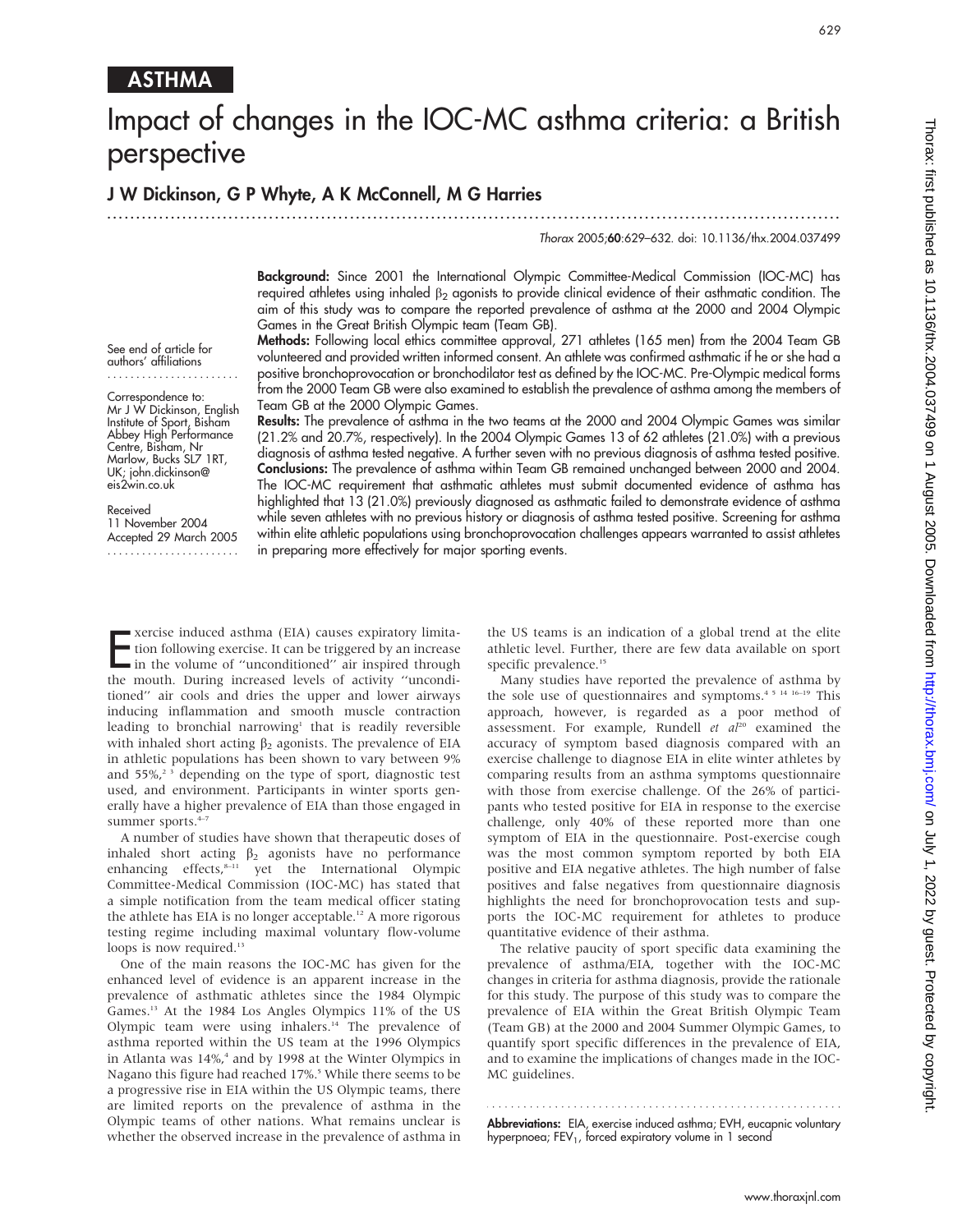|                  | 2000           |                  | 2004           |                  |
|------------------|----------------|------------------|----------------|------------------|
|                  | N              | No (%) asthmatic | N              | No (%) asthmatic |
| <b>Athletics</b> | 28             | 7(25)            | 58             | 9(16)            |
| Badminton        | 13             | 2(15)            | 11             | 1(9)             |
| Canoe/kayak      | 12             | 1(8)             | 9              | 1(11)            |
| Cycling          | 27             | 12(44)           | 23             | 9(39)            |
| Diving           | $\overline{7}$ | 3(43)            | $\overline{7}$ | 1(14)            |
| Gymnastics       | 14             | $\Omega$         | 9              | $\Omega$         |
| Hockey           | 31             | 3(10)            | 16             | 5(31)            |
| Judo             | 10             | 2(20)            | 8              | 1(13)            |
| Rowing           | 41             | 8(20)            | 36             | 7 (19)           |
| Sailing          | 17             | 0                | 18             | $\Omega$         |
| Shooting         | 6              | $\Omega$         | 6              | 1(17)            |
| Swimming         | 41             | 17 (41)          | 36             | 16(44)           |
| Triathlon        | 8              | $\Omega$         | 6              | $\Omega$         |
| Other            | 19             | 3(16)            | 28             | 5(18)            |
| Overall          |                |                  |                |                  |
| Men              | 152            | 29 (19.1)        | 165            | 34 (20.6)        |
| Women            | 122            | 29 (23.8)        | 106            | 22 (20.8)        |
| Total            | 274            | 58 (21.2)        | 271            | 56 (20.7)        |

### **METHODS** 2004 Team GB

Following local ethical committee approval, British athletes (165 men, 106 women) selected to compete in the 2004 Team GB were recruited. All athletes were volunteers and provided written informed consent. Athletes were only tested for asthma if they had a previous diagnosis of EIA or reported symptoms of EIA or were referred for testing by a team medical officer.

# IOC-MC criteria

Diagnosis of asthma for the 2004 Team GB members was made according to the IOC-MC requirements, which included a positive bronchodilator or bronchoprovocation test. The IOC-MC criteria for a positive diagnosis in a bronchodilator challenge were met if the forced expiratory volume in 1 second (FEV<sub>1</sub>) increased by 15% or more following a therapeutic inhaled dose (200  $\mu$ g) of a short acting  $\beta_2$  agonist (salbutamol). The IOC-MC criteria for a positive diagnosis in a bronchoprovocation challenge were met if the postchallenge  $FEV<sub>1</sub>$  fell 10% or more from the pre-challenge FEV<sub>1</sub> measurement. Both bronchodilator and bronchoprovocation responses were assessed using maximal effort flowvolume spirometry, measured with an electronic spirometer that met American Thoracic Society guidelines (MicroLab ML3500, Micro Medical, Rochester, UK). The best of three criteria were applied for selection of recordings.

All asthma drug treatments including inhaled corticosteroids and long acting  $\beta_2$  agonists were withdrawn for a minimum of 72 hours before each bronchial challenge. Athletes were advised to use short acting  $\beta_2$  agonists if they required any asthma relief during this period.

## Bronchodilator challenge

The bronchodilator challenge involved measuring maximal voluntary flow-volume loops before and 10 minutes after a therapeutic dose (200 µg) of an inhaled  $\beta_2$  agonist (salbutamol).

#### Bronchoprovocation challenges

The bronchoprovocation challenges consisted of either an exercise challenge or eucapnic voluntary hyperpnoea (EVH) challenge.<sup>21</sup>

# Exercise

An exercise challenge involved measuring maximal flowvolume loops before exercise and at 3, 5, 10 and 15 minutes after stopping exercise. The exercise challenges were conducted for a minimum of 4 minutes and were designed to be as sport specific as possible, so could involve running, cycling, rowing or swimming. The target heart rate (HR) during the exercise challenge was 80–90% of HRmax (220  $-$  age).

# Eucapnic voluntary hyperventilation (EVH)

The EVH challenges involved measuring maximal voluntary flow-volume loops before EVH (best of three) and at 3, 5, 10, and 15 minutes after stopping hyperventilation (single effort). The EVH challenge required the athlete to hyperventilate for 6 minutes at a rate of 30 times their baseline  $FEV<sub>1</sub>$ . To prevent hypocapnia during hyperventilation, subjects inspired a gas mix containing 5%  $CO_2$ , 21%  $O_2$ , and 74%  $N_2$ .<sup>21</sup>

# Prevalence of asthma in 2000 Team GB

Competitors' medical forms from the 2000 Team GB (120 women, 152 men) were used to obtain the reported prevalence of asthma before the IOC required quantitative evidence of asthma. Data obtained from these forms included the athletes' asthmatic status and event.

# Analysis of data

The prevalence of asthma within each sport for 2000 Team GB and 2004 Team GB is reported descriptively by sport, sex, and overall prevalence.

# RESULTS

Seventy seven athletes who were members of 2004 Team GB were tested for asthma using a test recognised by the IOC. All athletes required to provide evidence of asthma were tested. Sixty two of these athletes had been previously diagnosed with asthma and were prescribed asthma medication; 13 of these 62 (21%) failed to produce a positive test for asthma under IOC criteria. Of the 13 athletes, all reported symptoms of EIA with post exercise cough ( $n = 10$ ), wheezing ( $n = 10$ ), and chest tightness ( $n = 10$ ). In addition to the 62 athletes receiving medication, a further 15 athletes referred by a team medical officer were tested. Seven of these 15 athletes (47%) had no previous history or diagnosis of asthma tested positive for asthma under IOC guidelines. Four of these seven athletes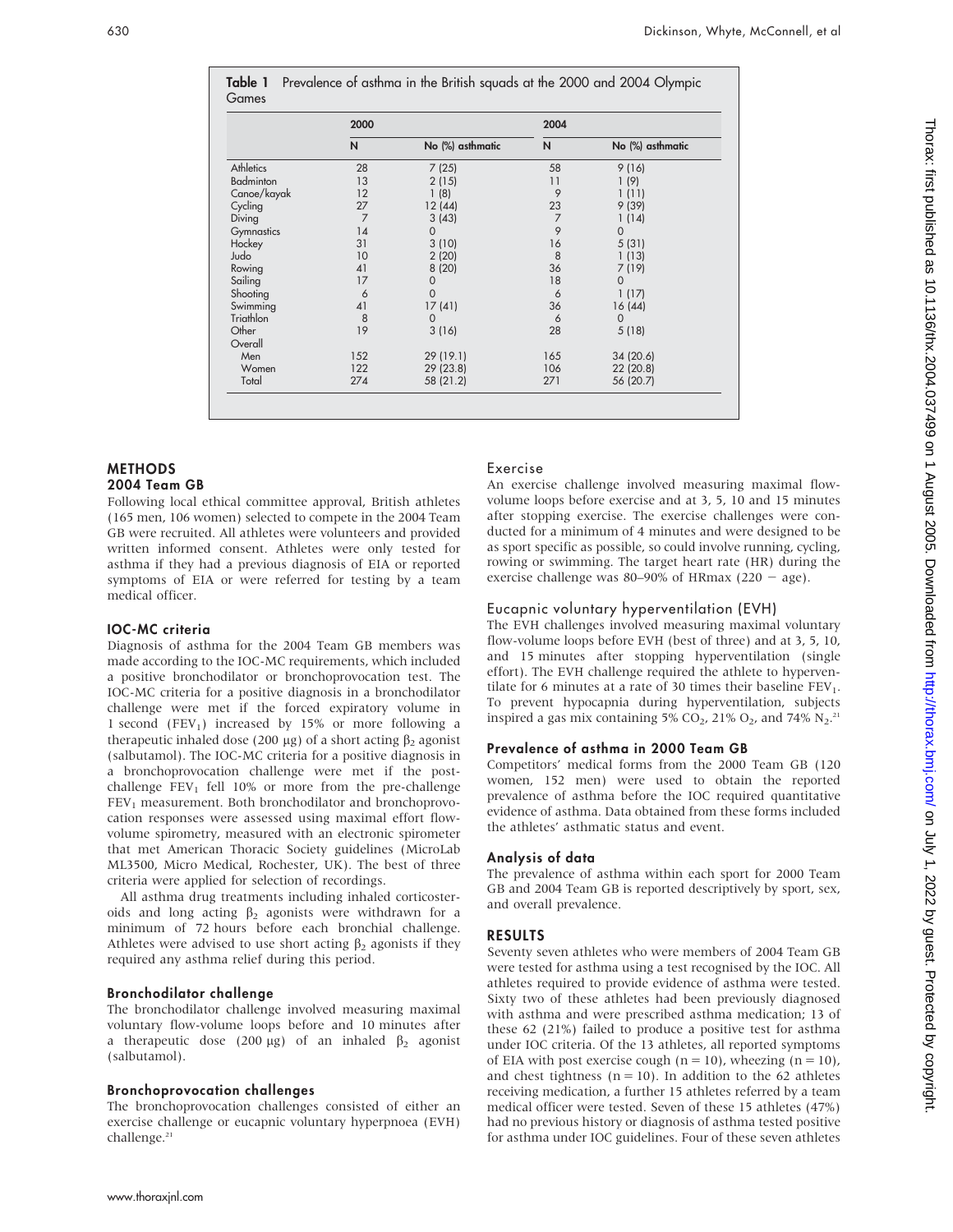reported symptoms of EIA with post exercise cough  $(n = 3)$ , wheezing ( $n = 3$ ), and chest tightness ( $n = 3$ ) being the most common. The athletes who met the criteria to use asthma medication at the 2004 Olympic Games ( $n = 56$ ) won a total of 17 medals (seven Gold, seven Silver, three Bronze). The athletes who failed to meet the IOC-MC criteria and were subsequently removed from asthma medication  $(n = 13)$  at the 2004 Olympic Games won a total of two medals (both Gold).

Of the 56 IOC-MC positive athletes, only two provided evidence of asthma through bronchodilator challenge; all the others required a bronchoprovocation challenge. The fall in  $FEV<sub>1</sub>$  elicited by the positive exercise challenges ranged from 10.5% to 23.3%. The fall in  $FEV<sub>1</sub>$  elicited by positive EVH challenges ranged from 10.0% to 61.3%. All athletes who had a positive bronchoprovocation challenge demonstrated reversibility.

The prevalence of asthma in the British squad at both the 2000 and 2004 Olympic Games is displayed in table 1 by sex, sport, and overall prevalence.

Swimming had the third highest prevalence of asthma in 2000 (41%) and the highest in 2004 (44%). Other sports in which the prevalence of asthma also remained similar between 2000 and 2004 included canoeing  $(8\% \text{ v } 11\%),$ rowing (20%  $v$  19%), and cycling (44%  $vv$  39%). Sports in which there was a fall in the prevalence of asthma from 2000 to 2004 included athletics (25%  $v$  16%), badminton (15%  $v$ 9%), diving (43% v 14%), and judo (20% v 13%). Sports that have seen an increase in the prevalence of asthma from 2000 to 2004 include archery (33% v 50%), men's hockey (13% v 31%), shooting (0%  $\nu$  17%) and tae kwon do (0%  $\nu$  25%). Sports that had no asthmatics in either 2000 or 2004 included boxing, gymnastics, modern pentathlon, sailing, tennis, weightlifting, and wrestling.

#### DISCUSSION

The main finding of this study was that the prevalence of EIA in Team GB athletes was unchanged between the 2000 and 2004 Olympic Games whereas, within the US Olympic team, it appears to be rising. $4 \times 14$  Unfortunately, it is impossible to determine precisely how the diagnoses of asthma in the US Olympic team were made, as they were conducted at a time when a range of different (unspecified) methods were employed. In the case of our own data, 21% of athletes previously diagnosed with asthma and using inhalers did not meet the IOC-MC criteria. This indicates that a large number of British Olympic athletes were receiving medication for which there was no clinical indication. The percentage of athletes in the 2004 Team GB squad who did not meet IOC-MC criteria is similar to the percentage of athletes whose application was declined by the IOC-MC at the 2002 Winter Olympics; $13$  29 of 159 (18%) of those who submitted an application to use  $\beta_2$  agonists at the 2002 Winter Olympics were refused by the IOC-MC. We support the IOC-MC contention that a large number of athletes may be misdiagnosed and inappropriately medicated. The new IOC-MC asthma/EIA guidelines may therefore improve athlete care.

Despite identifying inappropriately medicated athletes and their subsequent withdrawal from medication, there was no overall change in the prevalence of asthma within Team GB between 2000 and 2004. This outcome is probably due to the identification of the small number  $(n = 7)$  of athletes with no previous history who had a positive response to bronchoprovocation. If diagnosis in the 2004 team had been based on symptoms alone, then the prevalence rate would have been 27% ([62+12]/271), which is higher than the actual prevalence rate and higher than the rate reported in 2000 (21%). This finding is consistent with previous studies that have shown a continued rise in the prevalence of asthma at Olympic Games.4 5 13 14 Our data require substantiation by data from future Olympics using the new IOC-MC criteria.

The results from the present study show that there is variation between sports in the prevalence of asthma in Team GB Olympic teams, with swimming having one of the highest at both the 2000 and 2004 Olympics Games  $(>40\%)$ . It has been suggested that the high prevalence of asthma in swimmers may be due to the environment in which they train and compete, with a high concentration of chlorine which may act as a potent trigger for EIA.<sup>22-23</sup> Other sports such as figure skating and cross country skiing have also been reported to have a similarly high prevalence of asthma (35%, and 50%, respectively), which has been associated with training and competing in cold and dry or polluted environments.<sup>6 24 25</sup> This suggests that athletes who compete in certain sports may be more susceptible to the development of EIA than others. What is of great concern is that our data indicate that the overall prevalence of asthma is higher in elite athletes than it is in the general UK adult population (7.8%).26 The factors underlying this observation require urgent attention since they have implications—not only for elite athletes—but also for the many recreational athletes in the UK and elsewhere.

The small number of athletes within some of the squads (archery, boxing, fencing, modern pentathlon, shooting, tae kwon doe, triathlon) makes it difficult to obtain an accurate impression of the prevalence of EIA/asthma by sport. Indeed, the prevalence data for triathlon appears to be inconsistent with our other findings. At the 2000 and 2004 Olympic Games the Team GB triathlon squad did not have one athlete diagnosed with asthma, yet swimming and cycling were among the sports with the highest prevalence of asthma at both the 2000 and 2004 Olympic Games. It is possible that the absence of triathletes with asthma in Team GB may be due to the small size of the squad and may not be a true representation of triathlon as a whole. Future investigations could overcome this by polling prevalence data from the Olympic teams of several countries. Multicentre data collection is indicated to support collection of prevalence data.

In a unique study by Alaranta et  $al<sup>19</sup>$  sports were classified into four main groups and the prevalence of EIA was reported on the basis of whether the sport was endurance, team, speed/power, or motor skill. The prevalence of EIA was highest in endurance sports (22.2%) and team sports (14.5%) compared with 8.8% for speed and power sports and 8.2% for motor skill sports. Unfortunately, the study relied solely on physician diagnosis and it lacked individual sport prevalence data. Our data used recognised EIA tests to gain the prevalence data at the 2004 Olympics and also examined the individual sports. It is difficult to make a direct comparison with the data from the study by Alaranta et  $al^{19}$ as sports such as swimming and athletics have many different events ranging from sprinting to endurance events. Subdividing events into groups based on their aerobic requirement seems to suggest that events with a longer exposure to inhalation of ''unconditioned'' air (such as endurance events) could have a higher prevalence of EIA than events that involve shorter exposure to ''unconditioned'' air (such as sprint events), supporting the implication of the study by Alaranta et al.<sup>19</sup> Furthermore, sports/events that take place in environments that have a high potency for triggering EIA (such as dry/polluted air) may have the highest prevalence of asthma regardless of the duration of the activity (for example, winter sports/swimming). This interpretation suggests that the development of EIA may be exacerbated, or even caused, by a process of airway remodelling in response to training and competing in an environment that triggers EIA. This remodelling process may